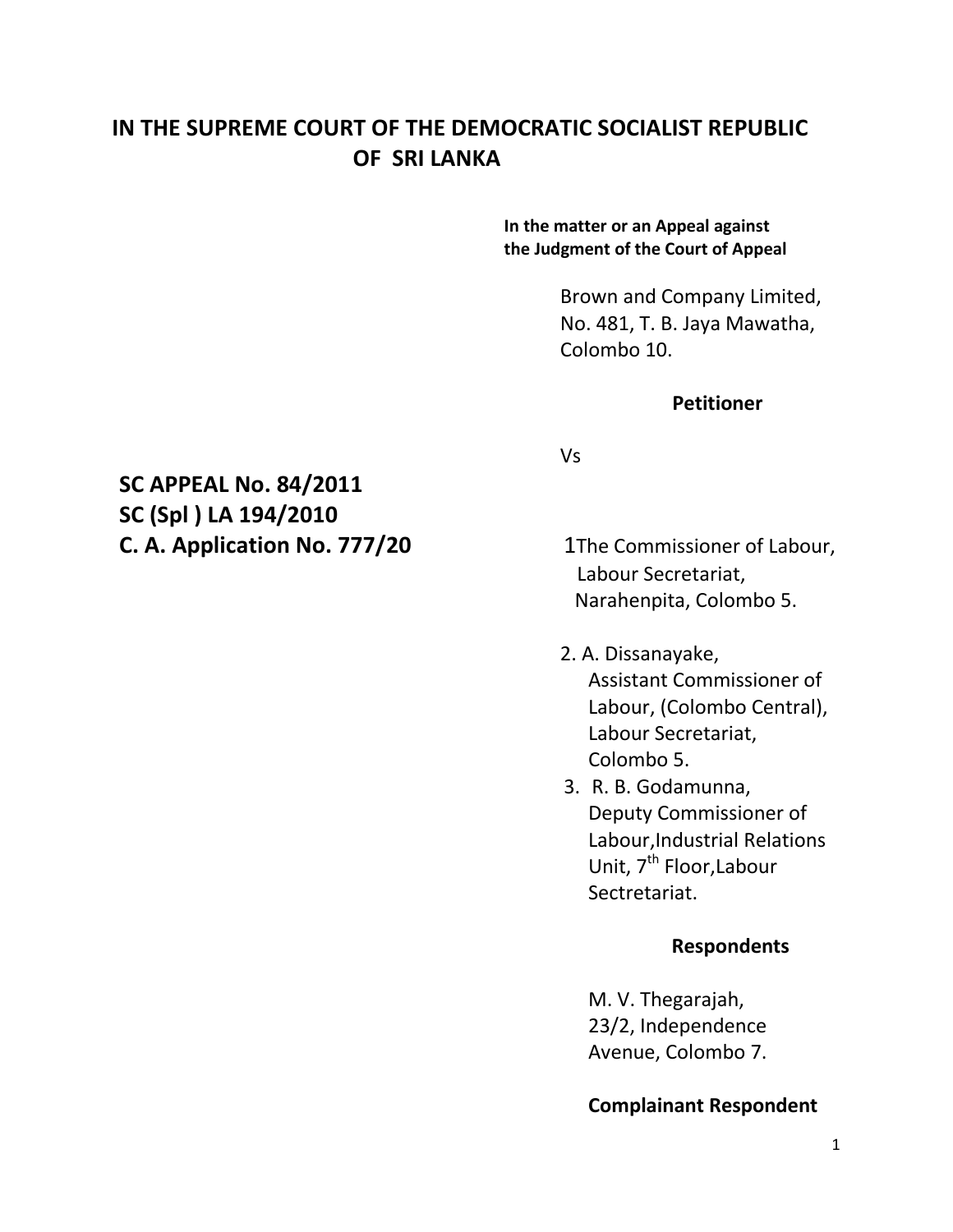### **AND NOW BETWEEN**

 Brown and Company Limited, No. 481, T. B. Jaya Mawatha, Colombo 10.

### **Petitioner Appellant**

**Vs**

- 1 The Commissioner of Labour, Labour Secretariat, Narahenpita, Colombo 5.
- 2. A. Dissanayake, Assistant Commissioner of Labour, (Colombo Central), Labour Secretariat, Colombo 5.
- 3.R. B. Godamunna, Deputy Commissioner of Labour,Industrial Relations Unit, 7<sup>th</sup> Floor, Labour Sectretariat,

#### **Respondents Respondents**

M. V. Thegarajah, 23/2, Independence Avenue, Colombo 7.

**Complainant Respondent Respondent**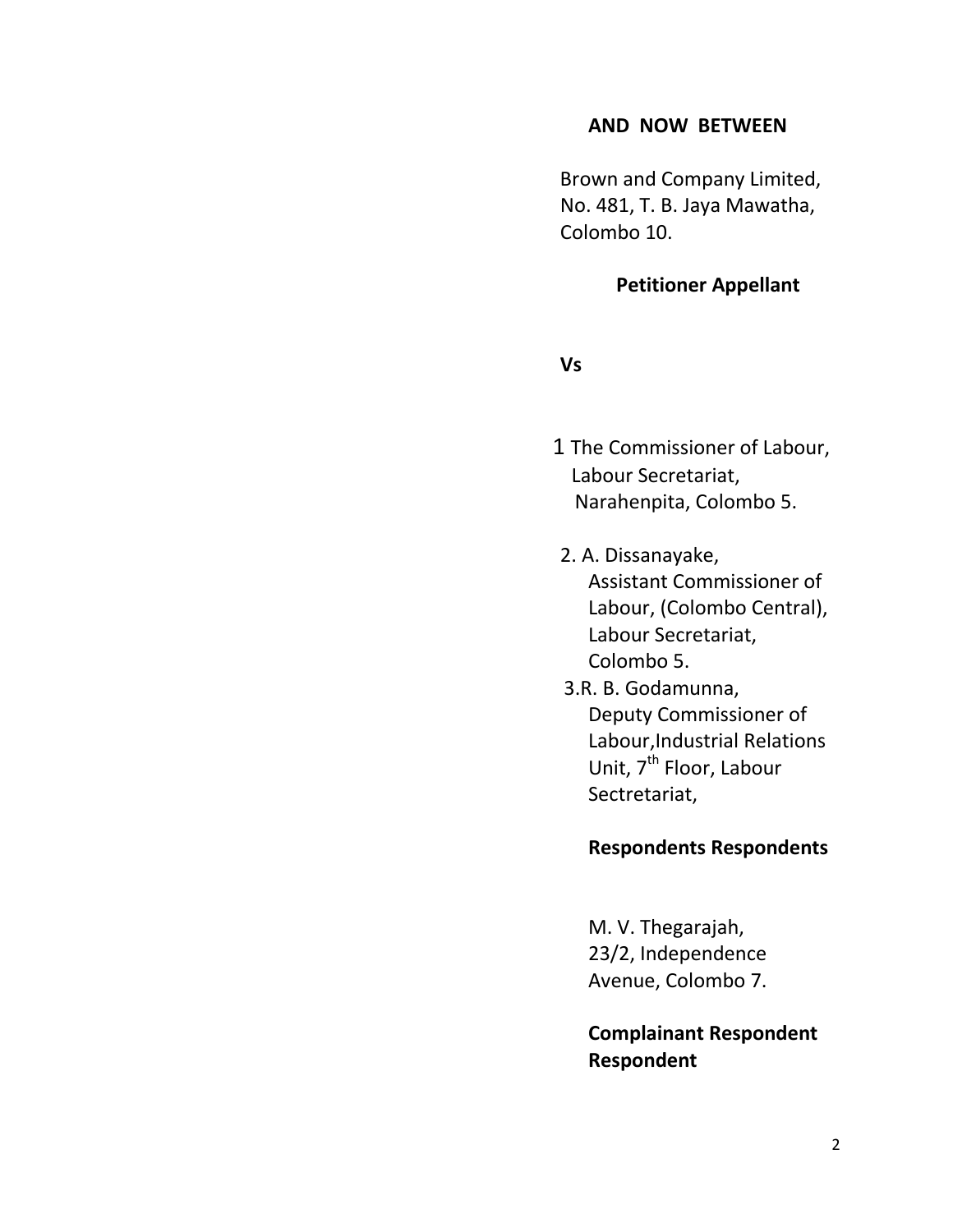## **BEFORE : S. EVA WANASUNDERA PCJ. BUWANEKA ALUVIHARE PCJ. NALIN PERERA J.**

**COUNSEL**: S.A.Parathalingam PC with RiadAmeen for the Petitioner Appellant. M.A. Sumanthiran with ViranCorea, J. Arulanandstham and S. Samararachchi for the Complainant Respondent Respondent. Mrs. M.N.B. Fernando PC, ASG with Rajiv Goonetilleke for the  $1<sup>st</sup>$  to 3 3<sup>rd</sup> Respondents

**ARGUED ON**: 19. 05. 2016.

**DECIDED ON**: 03. 08. 2016.

#### **S. EVA WANASUNDERA PCJ.**

This Court granted special leave to appeal on 22.06.2011 on the questions of law contained in paragraph 42 (a), (c) and (f) of the Petition dated 12.10.2010. The said questions read as follows:-

42(a) Once gratuity has already been taken by the Complainant in the course of his employment, does this not clearly signify a break in his chain of employment and in such event, can such employee be said to be in continuous employment? In this context the Court of Appeal, in its judgment dated 2<sup>nd</sup> September, 2010 has erred in law in arriving at it's finding that there was no break in his period of service.

42(c) The Court of Appeal erred in law in coming to the finding that there was no break in service of the Complainant Respondent's employment.

42(f) The Court of Appeal misdirected themselves that the physical continuance of employment is the sole basis that determines the continuous and uninterrupted service under the Gratuities Law and thereby erred in law.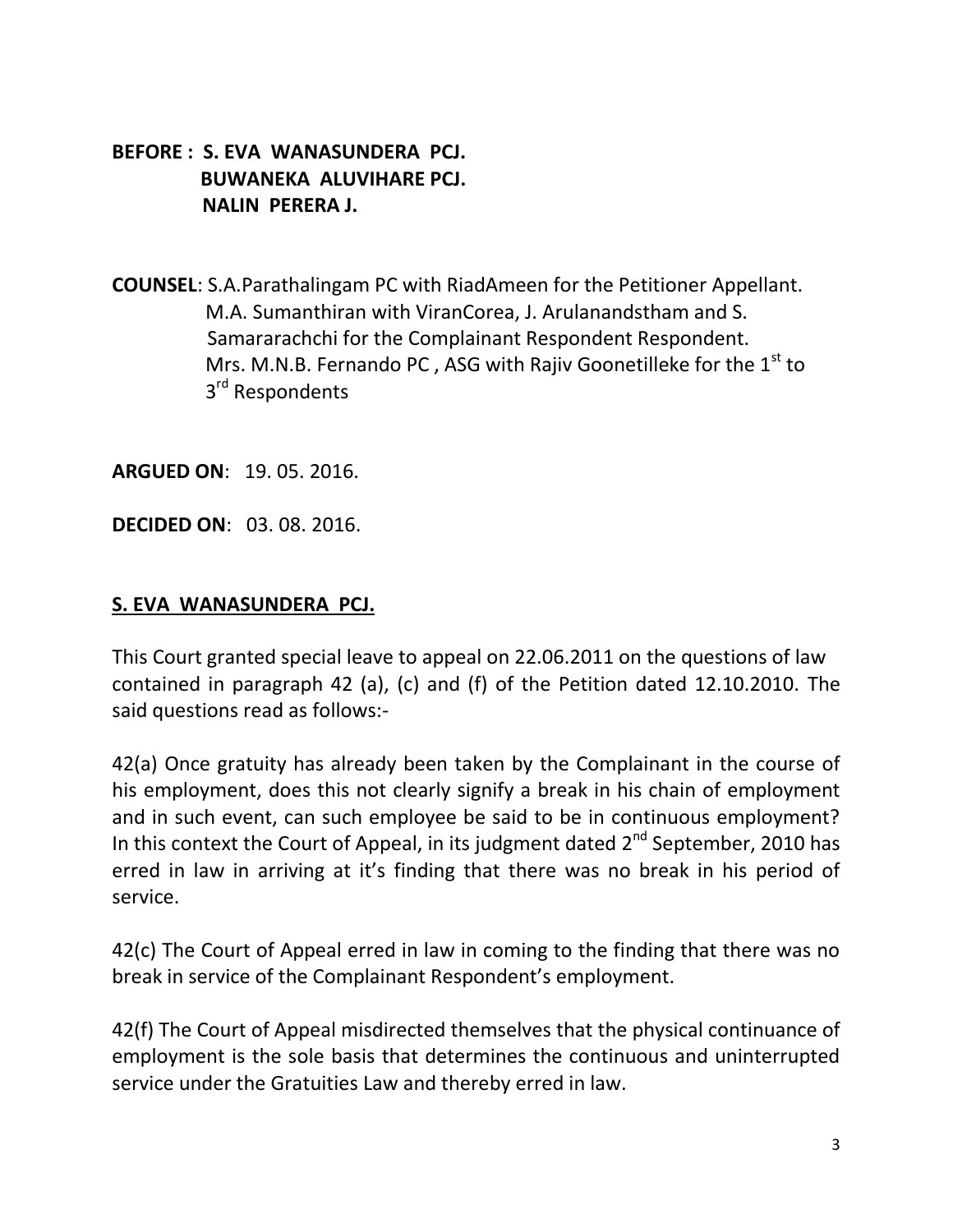I would like to put down the facts which are accepted by both parties with regard to this matter.The Complainant Respondent Respondent( hereinafter referred to as the Respondent), Theagarajah commenced employment with the Petitioner Petitioner (hereinafter referred to as the Petitioner) , Brown and Company PLC with effect from the  $1<sup>st</sup>$  of January, 1962 and continued to serve the Petitioner until the Respondent reached the age of 55 years. The Respondent was retired by letter P1 dated  $18<sup>th</sup>$  September, 1986 which is marked by the Petitioner as an annexture to the Petition.

At the retirement, the Respondent received his gratutity of Rs. 750000/ calculated at the last drawn salary of Rs. 30000/- per month and taking into account 24 years of service. His date of retirement was  $31<sup>st</sup>$  of October, 1986. By P1, a letter dated 18<sup>th</sup> September, 1986 the Respondent was informed that he was being retired from the services of the Petitioner Company, with effect from  $31<sup>st</sup>$  October, 1986 and the Company had further thanked him for his services. By 4<sup>th</sup> April, 1989 the due gratuity was paid in full and accepted by the Respondent who was then the Deputy Chairman of the Petitioner Company.

On the  $1<sup>st</sup>$  of November, 1986, the Respondent was back in temporary employment on the conditions contained in document P4 which granted employment for 9 months to end on  $31<sup>st</sup>$  July, 1987. It was an accepted fact that such fixed term contracts were granted to him from time to time and his services ran upto 30<sup>th</sup> June, 2006. He retired as Chairman of the Petitioner Company, from his second phase of employment which was on contracts on that date. His salary at the time he left in 2006 was Rs. 540,000/- per month. He was paid gratuity from 1.11.1986 to 30.06.2006 in a sum of Rs. 20,196,000/- on 3<sup>rd</sup> July, 2006. This payment had been done **on the erroneous calculation of the period of service as 44 years taking the date of employment as 1st January, 1962.** The Respondent was informed of this miscalculation and **he returned Rs. 13,104,000/- which was the erroneous overpayment.** 

Later on, the Respondent had lodged a complaint with the Commissioner of Labour, the  $1^{st}$  Respondent on the  $26^{th}$  April, 2007. The  $1^{st}$  Respondent acting on the complaint held an inquiry. The inquiry officer was the  $2^{nd}$  Respondent, the Assistant Commissioner of Labour. By his order dated  $17<sup>th</sup>$  September, 2007, the 2<sup>nd</sup> Respondent had held that **there was an interruption** in the employment of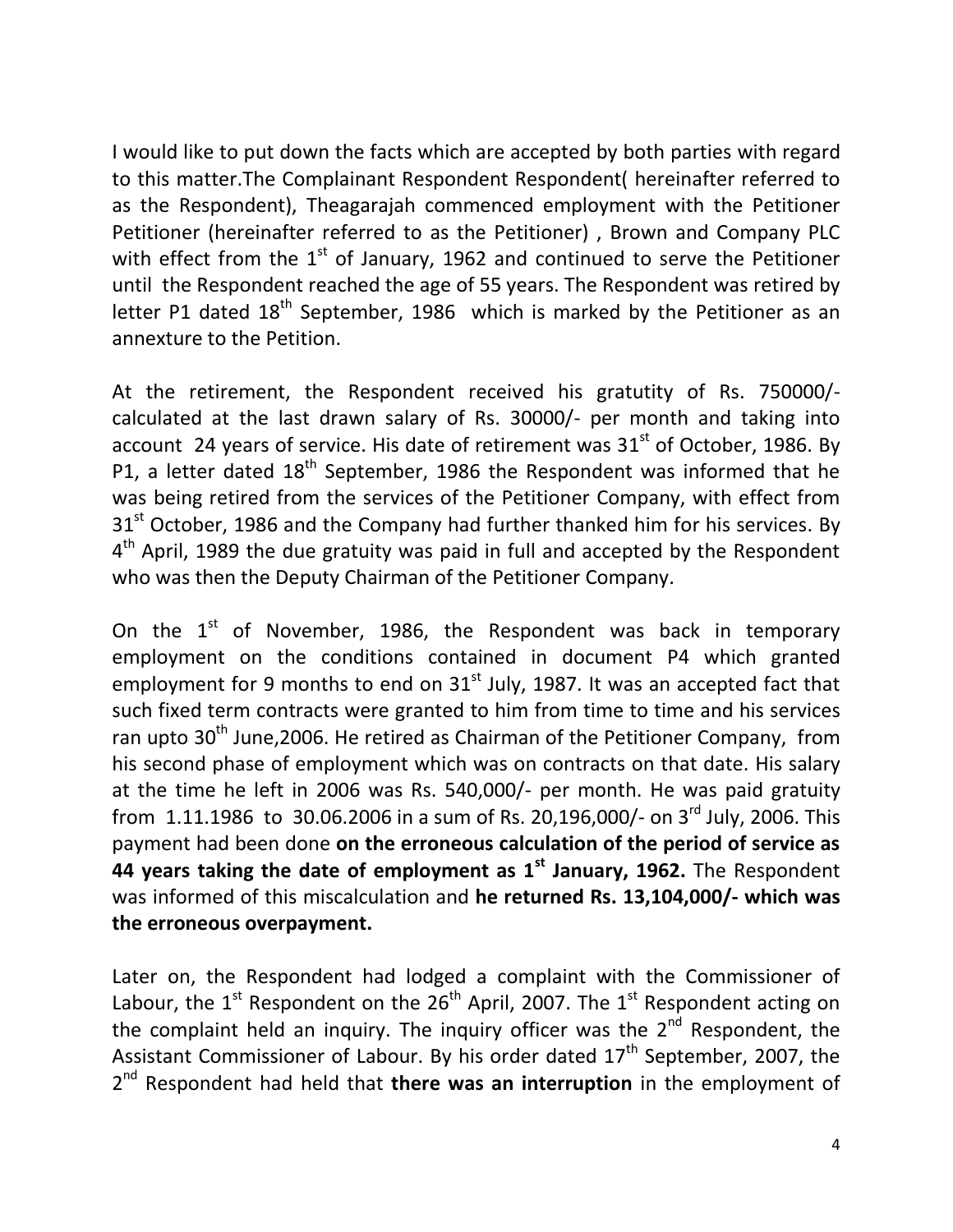the Complainant who is the Respondent in the case in hand and directed the Petitioner Company to pay Rs. 13,338,000/- for the second segment of the employment of the Complainant Respondent. Since the Petitioner Company had already paid that amount, it was held that no sum of money was due to the Complainant as gratuity from the Petitioner Company.

*I observe that the Complainant Respondent in this case by P 18 dated 17th December, 2007 had sought to re-initiate the inquiry by the 2nd Respondent, the Assistant Commissioner of Labour which was concluded 3 months ago on the 17th September,2007. The 3rdRespondent , the then Commissioner of Labour had then inquired into the same matter which was concluded by the 2nd Respondent. At the end of this inquiry, the 3rd Respondent had, after the new inquiry held by him , directed the Petitioner to pay to the Complainant Respondent, a further sum of Rs. 16,575,000/- as gratuity inclusive of a 30% surcharge.* 

The Petitioner challenged the said decision in the Court of Appeal. Even though the Court of Appeal granted a stay order until the final determination of the case, finally, the Court of Appeal dismissed the Application of the Petitioner on  $2^{nd}$ September, 2010.

This Court granted leave on the questions of law as aforementioned. To my mind the matter to be decided is whether there was an accepted break in service of the Respondent and whether physical continuance of service can be taken as continuous and uninterrupted service according to law. The written law pertinent to this matter is included in the Payment of Gratuity Act No. 12 of 1983 as amended.

**Section 5** of the Act reads:

5(1) **Every employer** who employs or has employed fifteen or more workmen on any day during the period of twelve months immediately preceding the termination of the services of a workman in any industry shall, on termination ( whether by the employer or workman, or **on retirement** or by the death of the workman or by operation of law, or otherwise) of the services at any time after the coming into operation of this Act, of a workman who has a period of service of not less than five completed years under that employer, **pay to that workman in respect of such services,** and where the termination is by the death of that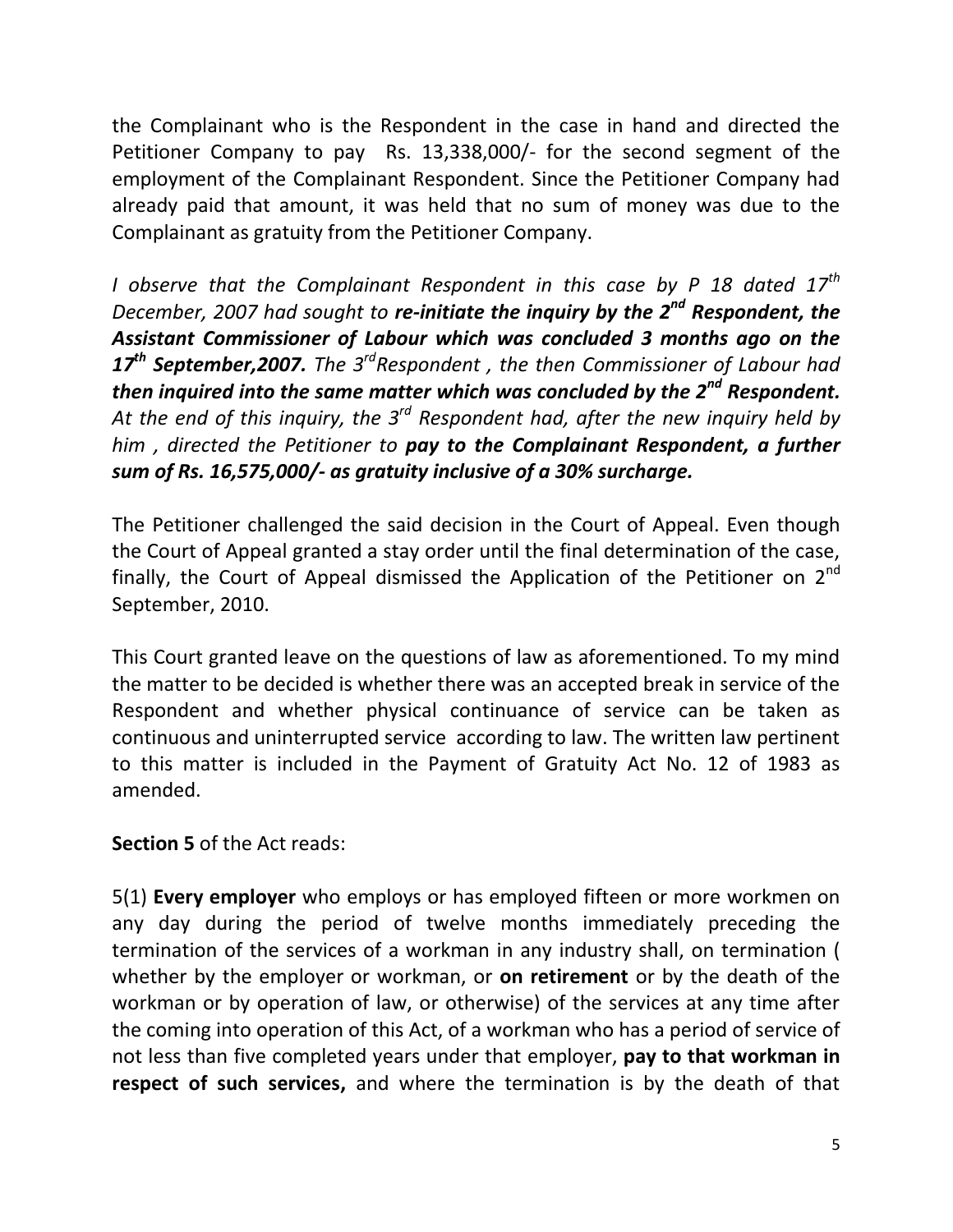workman, to his heirs**, a gratuity** computed in accordance with the provisions of this Part within a period of thirty days of such termination.

## **Section 20** of the Act reads:

"Completed service" means uninterrupted service and includes service which is interrupted by approved leave on any ground whatsoever, a strike or lock out or cessation of work not due to any fault of the workman concerned, whether such uninterrupted or interrupted service was rendered before or after the coming into operation of this Act.

I observe that at the inquiry before the  $2^{nd}$  Respondent, it was admitted by the Complainant Respondent that there were two segments in his employment, one segment from 1962 to 1986, i.e, 24 years at the end of his  $55<sup>th</sup>$  year which was the due date to retire, according to a condition in the letter of appointment and the other segment from 1986 to 2006 which was on contract basis starting with the first period of contract being only 9 months, according to the evidence led at the inquiry. The gratuity which was paid at the end of his service at 55years was accepted by him at that time. Moreover he accepted to work on contract basis which was renewed periodically upto 2006.

I am of the opinion that having accepted the legally due gratuity at the age of 55 years the Respondent cannot make a claim to be paid gratuity for a period of time for which he was paid once. The moment gratuity is accepted for the first segment of 24 years, he accepts and concludes that he has got gratuity for that period. He is estopped in law from making any claim for that past period for which he accepted gratuity once.

Then he was the Deputy Chairman of the Petitioner Company. I further note that it was not an extension of service which was granted to him at the end of 55 years of age. He was given prior notice of sending him on retirement and he accepted it. **He never objected to that. Neither did he ask for any extensions**. He simply accepted the new fixed term contract. He was made the Chairman. He was paid a very high salary over 5 lakhs of rupees monthly with all other benefits. He enjoyed all those facilities for another 19 years. He relinquished his position as Chairman and left the Company completely at the age of 74 years.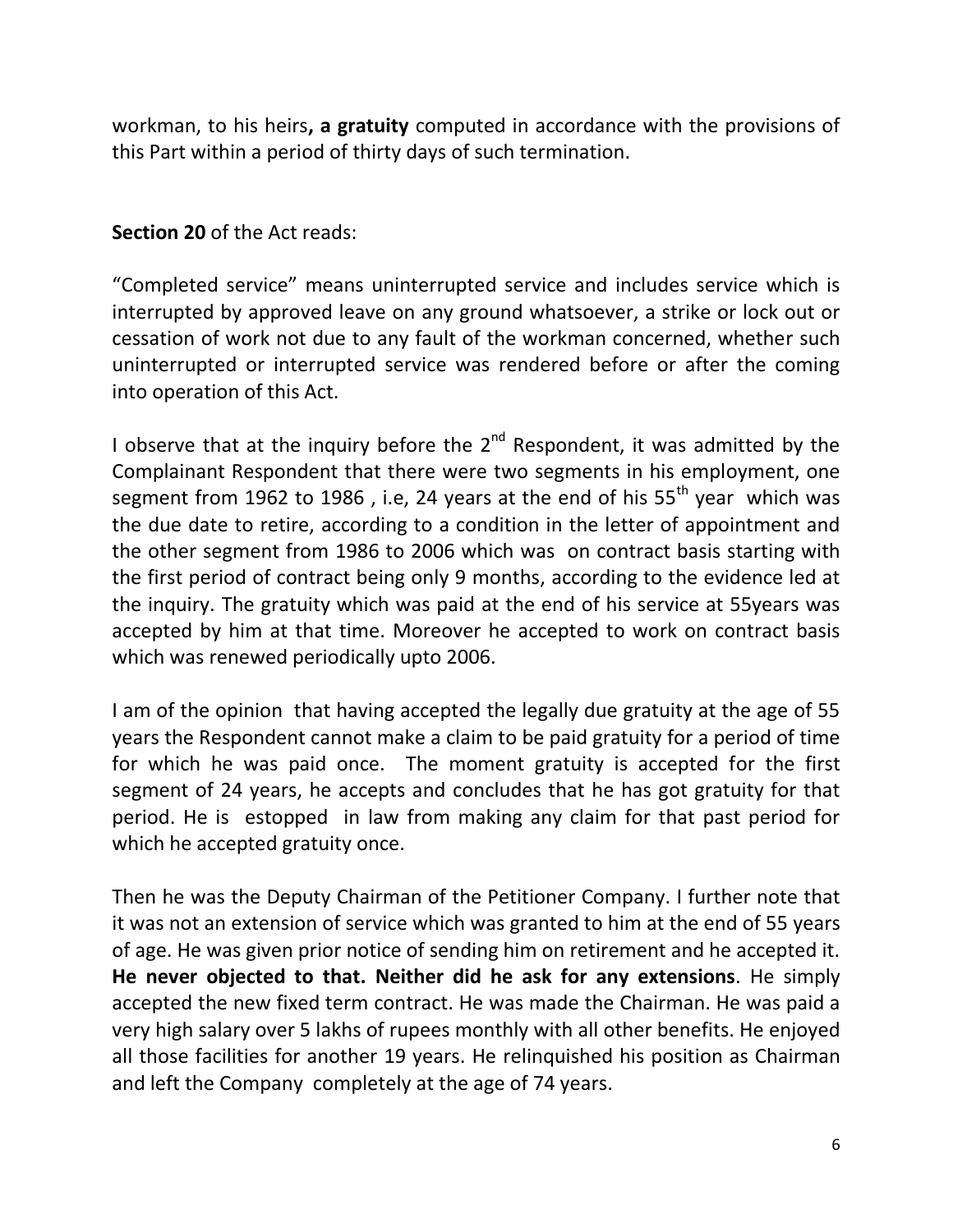I fail to understand how the  $3<sup>rd</sup>$  Respondent could have ever initiated a second inquiry on the same matter which was concluded and a decision given by the  $2^{nd}$ Respondent. If at different times, a complainant can get the Commissioner of Labour to re do an inquiry , under the law , it would definitely create disaster. Once an inquiry is concluded, the Act does not provide for re – initiating another inquiry on the same matter. If the Commissioner of Labour could be influenced, then , it looks like he could commence inquiries again and again on the same matter.

I am of the view that the second inquiry which was conducted by the  $3^{rd}$ Respondent is unlawful. There is no provision in the Gratuity Act to that effect at all. He should not have touched a matter which was concluded and finalized. Having done a second inquiry on the same matter, the  $3<sup>rd</sup>$  Respondent had reversed the findings of the  $2^{nd}$  Respondent without any reason.

The learned Judges of the Court of Appeal has considered *The Finance Company VsKodippilli C.A. minutes of 23.11,2005 in case No. 1111/03.* I find that in the Kodippili case the facts are different. In that case, the services of the Complainant was extended. At the time of retirement the Complainant was admittedly on **an extension of service**. In the case in hand, the Complainant **was retired in service** and he **had accepted a fixed term contract**.

Moreover, I observe that the Complainant Respondent has been paid gratuity for the second segment of his service at the rate of one month's salary per year ( and not ½ a month's salary per year) at an enhanced rate voluntarily by the Petitioner for the second segment of his service on a fixed term contract basis.

I find that the Court of Appeal has gone wrong in its judgment by having decided that the service was not interrupted just because the Complainant Respondent had physically come to work on the very next day after the date of retirement at 55 years. The Court of Appeal had ignored the fact that he was retired and then he accepted the fixed term contract and commenced services anew according to the contract and come on the next day as a worker on contract basis.